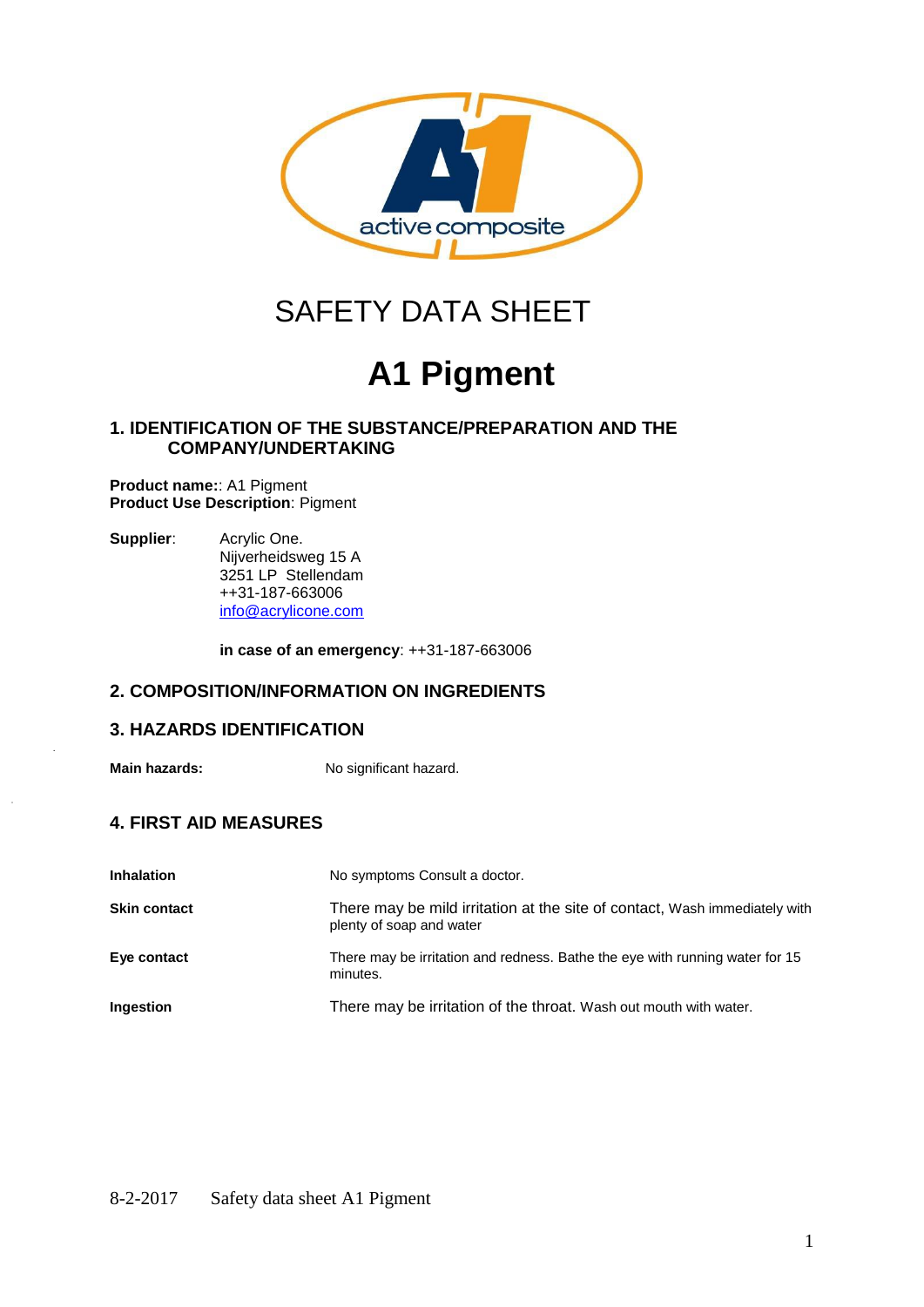## **5. FIRE-FIGHTING MEASURES**

**Extinguishing media:** Suitable extinguishing media for the surrounding fire should be used. Use water spray to cool containers. **Exposure hazards:** In combustion emits toxic fumes.

**Protection of fire-fighters** Wear self-contained breathing apparatus. Wear protective clothing to prevent contact with skin and eyes.

### **6. ACCIDENTAL RELEASE MEASURES**

| <b>Person-related safety precautions:</b>     | Refer to section 8 of SDS for personal protection details.<br>Turn leaking<br>containers leak-side up to prevent the escape of liquid. |
|-----------------------------------------------|----------------------------------------------------------------------------------------------------------------------------------------|
| <b>Measures for environmental protection:</b> | Do not discharge into drains or rivers. Contain the spillage<br>using binding                                                          |
| Measures for cleaning/collecting:             | Absorb into dry earth or sand. Transfer to a closable,<br>labelled salvage container for disposal by<br>an appropriate method.         |

## **7. HANDLING AND STORAGE**

**Storage conditions:** Store in cool, well ventilated area. Keep container tightly closed.

#### **8: Exposure controls/personal protection**

| <b>Respiratory protection:</b> | Respiratory protection not required.        |  |
|--------------------------------|---------------------------------------------|--|
| Hand protection:               | Protective gloves.                          |  |
| Eye protection:                | Safety glasses. Ensure eye bath is to hand. |  |
| <b>Skin protection:</b>        | Protective clothing.                        |  |

## **9. PHYSICAL AND CHEMICAL PROPERTIES**

**Information on basic physical and chemical properties**

**State:** Solution Colour: **Solution** Solution Colour: **Solution** Solution Colour: **Evaporation rate:** Slow **Solubility in water: Viscosity:**<br>
Flash point°C:<br>
Flash point°C:<br>
All the state of the state of the state of the state of the state of the state of the state of the state of the state of the state of the state of the state of the state of the **Flash point°C:** 

**Colour:** Colour: Various dependent on pigment<br>
Odour: Colour: Colourless **Odour:** Odourless **Oxidising: Non-oxidising (by EC criteria)**<br> **Solubility in water: Non-oxidising (by EC criteria)** 

#### **10. STABILITY AND REACTIVITY**

**Chemical stability** Stable at normal conditions. **Conditions to avoid** Heat<br> **Materials to avoid:** Stron Strong oxidising agents. Strong acids. **Haz. decomp. products:** In combustion emits toxic fumes.

8-2-2017 Safety data sheet A1 Pigment